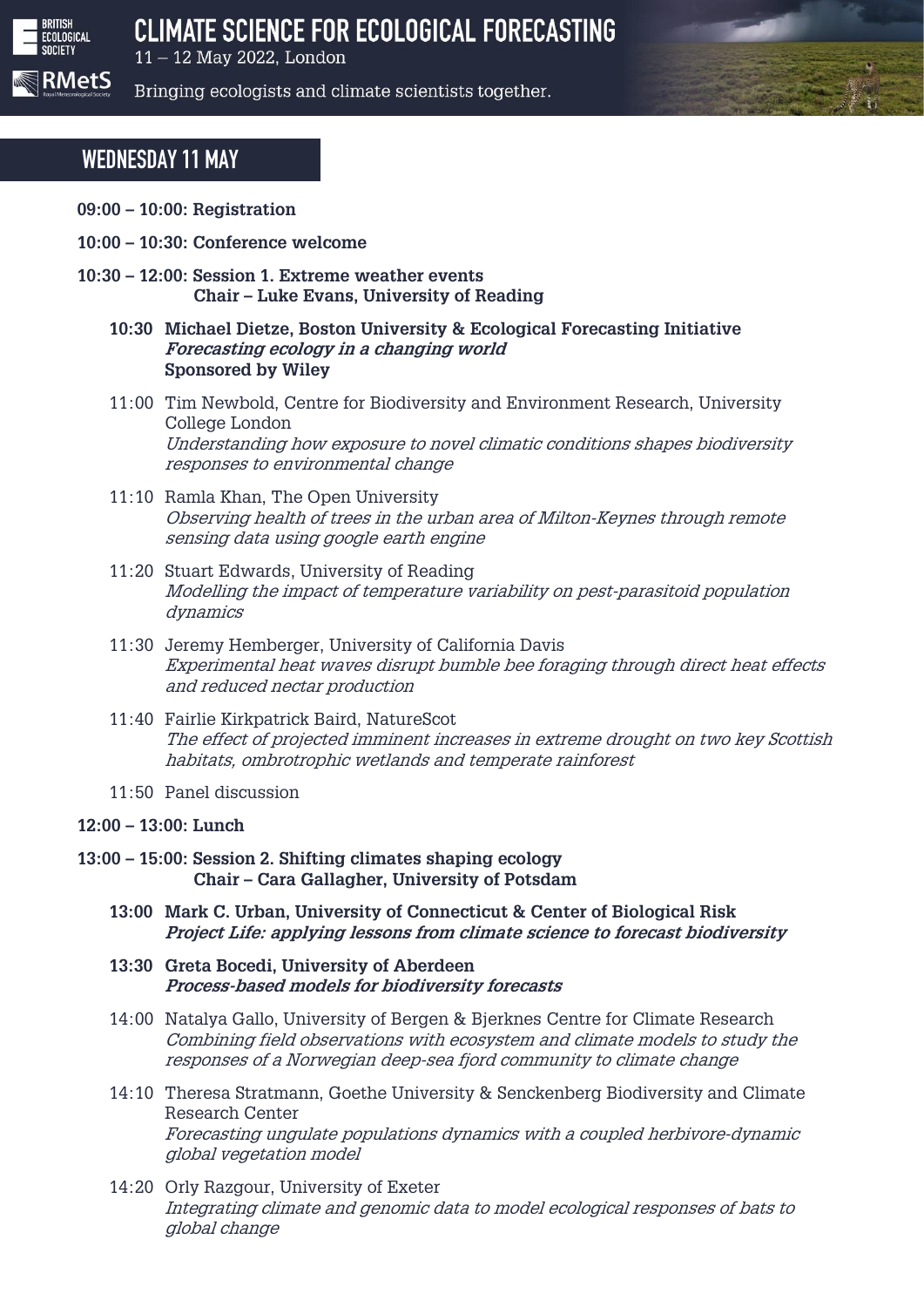- 14:30 Henry Hakkinen, Institute of Zoology, Zoological Society of London Roaming from sea to shore: modelling the vulnerability of seabirds to climate change using both marine and terrestrial information
- 14:40 Duccio Rocchini, Università di Bologna Tracking ecosystem heterogeneity changes from space under current climate change
- 14:40 Rebecca Turner, UK Centre for Ecology & Hydrology Microclimate-driven trends in spring-emergence phenology in a temperate reptile (Vipera berus): Evidence for a potential 'climate trap'?
- **15:00 – 15:30: Coffee break**
- **15:30 – 17:00: Session 3. Ecological understanding to improve climate prediction & adaptation Chair – Juan David González-Trujillo, Museo Nacional de Ciencias Naturales**
	- **15:30 Niklaus Zimmermann, Swiss Federal Research Institute WSL & ETH Zürich Climate predictors for biodiversity modelling and forecasting**
	- 16:00 Tristan Quaife, University of Reading Vegetation canopy structure, photosynthesis and the global carbon cycle
	- 16:10 Emma Cavan, Imperial College London What the flux: how marine plankton influence ocean carbon sequestration and feedbacks in Earth System Models
	- 16:20 Dirk Nikolaus Karger, Swiss Federal Research Institute WSL More than species number games – connecting biodiversity and earth system models using species area relationships
	- 16:30 Lisa Belyea, Queen Mary University of London Are peatlands robust to climate change?
	- 16:40 Carole Helfter, UK Centre for Ecology & Hydrology Phenology v. hydrology: net loss of carbon to the atmosphere as drought shifts the balance of emission and uptake in the Okavango Delta, Botswana
	- 16:50 Panel discussion
- **17:00 – 18:30: Poster session**
- **19:00 – 22:30: Conference dinner**

# **THURSDAY 12 MAY**

- **09:30 – 10:00: Registration**
- **10:00 – 12:00: Session 4. From research to operations Chair – Vicky Pope, University College London & Climate Resilience and Sustainability**
	- **10:00 Emma Visman, UK Centre for Ecology and Hydrology Knowing climate differently: Moving climate science and information to knowledge and action Sponsored by Wiley**
	- 10:30 Rachel Dobson, University of Leeds Developing an early-warning system to forecast crop pest migration at high spatiotemporal resolution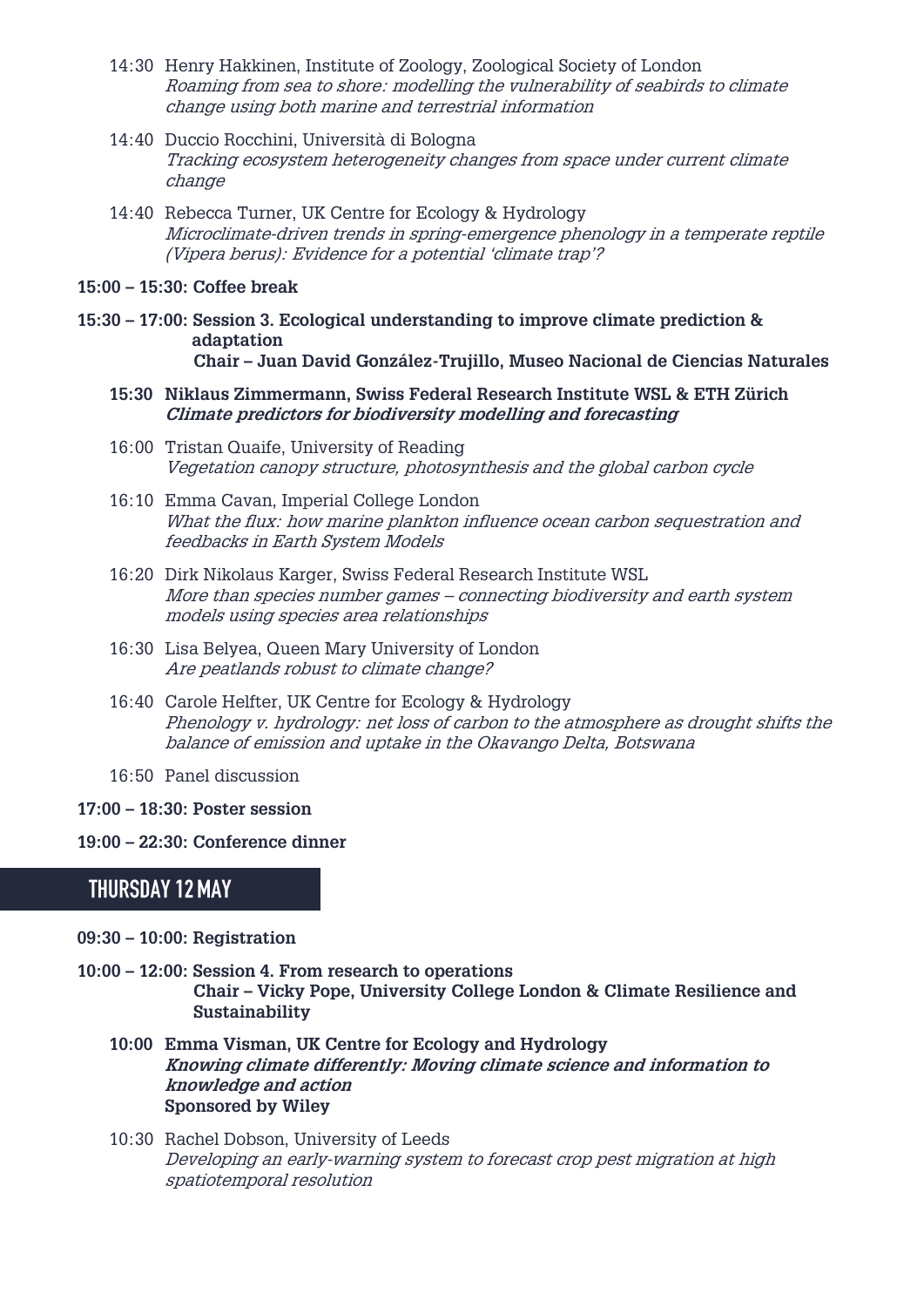- 10:40 William Thurston, Met Office Atmospheric dispersion model forecasts of desert locust swarm movement during the 2019-2022 upsurge
- 10:50 Emily Black, University of Reading Lessons learnt from a decade of developing climate services for drought management in Africa
- 11:00 Vicky Boult, University of Reading Forecast-based action for conservation: combining meteorological forecasting and humanitarian innovation to protect biodiversity from extreme weather
- 11:10 Mario Pesendorfer, University of Natural Resources and Life Sciences Vienna The utility and challenges of forecasting mast-seeding of trees
- 11:20 Rachel Cavanagh, British Antarctic Survey Future risk for Southern Ocean ecosystem services under climate change
- 11:30 David Bohan, INRAE Farmer-led agroecological scenarios for biodiversity with climate change
- 11:40 Panel discussion

#### **12:00 – 13:00: Lunch**

#### **13:00 – 15:00: Parallel workshops**

- 1. Nature for the National Adaptation Plans
- 2. The now and the future of modeling at the climate-ecology interface
- 3. Promoting your research
- 4. Nature-based solutions

#### **15:00 – 15:30: Coffee break**

- **15:30 – 17:00: Session 5. Biodiversity change scenarios & targets Chair – Joyce Kimutai, Kenya Meteorological Department**
	- **15:30 Keynote – Ed Hawkins, University of Reading Policy-relevant climate projections: scenarios, warming levels and storylines Sponsored by the Royal Society of Chemistry**
	- 16:00 Miguel Araújo, CSIC Climate change and the reorganization of animal communities
	- 16:10 Jilda Caccavo, Laboratoire des sciences du climat et de l'environnement (LSCE) and Laboratoire d'océanographie et du climat (LOCEAN) Climate genomics of Antarctic toothfish
	- 16:20 James Bullock, UK Centre for Ecology & Hydrology A new set of UK future scenarios linking climate change with multiple environmental drivers
	- 16:30 Debbie Bassett, NatureScot Climate and nature scenarios in Scotland from 2030 to 2100 and beyond
	- 16:40 David O'Brien, NatureScot Indicators of climate change impact on biodiversity and resilience in Scotland
	- 16:50 Panel discussion
- **17:00 – 17:30: Closing**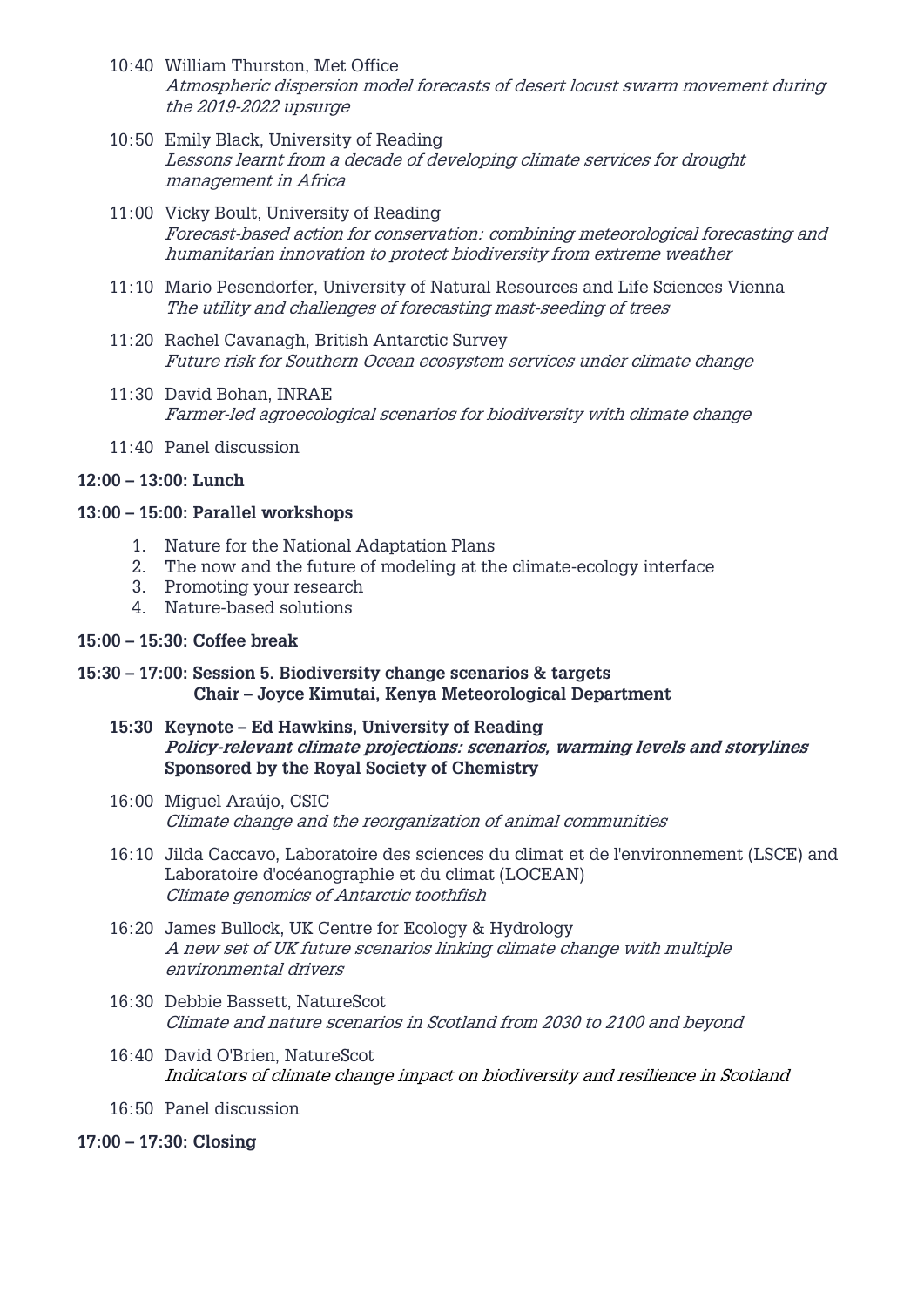# **P1: Juan David González-Trujillo, Museo de Ciencias Naturales de Madrid**

Assessing the effect of extreme weather events on biodiversity using climate change metrics

## **P2: Guillermo Gea-Izquierdo, INIA-CSIC**

Extraordinary droughts trigger holm oak mortality in the Iberian Peninsula

### **P3: Markus Hermann, Wageningen University and Research**

Future climate change effects of reoccurring heatwaves and elevated temperature fluctuations towards chemically stressed freshwater ecosystems

# **P4: Alexandra Jebb, University of Aberdeen**

High inter-annual variation stresses marmots: associated changes in health markers after an extreme weather event

# **P5: Shivona Bhojwani, University of Minnesota**

How does climate variability influence wetland flooding and waterbird habitat in human-made wetlands of Central India?

## **P6: Aldo Compagnoni, Helmholtz Centre for Environmental Research, UFZ Martin Luther University**

The effect of the 2018 European heat wave on the demography of a short-lived perennial plant, Plantago lanceolata

# **P7: Bikem Ekberzade, Eurasia Institute for Earth Sciences, Istanbul Technical University**

Where will the forests go: predicting the potential future forest cover of an ancient land

#### **P8: Vojtěch Barták, Department of Spatial Sciences, Czech University of Life Sciences Prague**

Accidental associations between species distributions and climate: how much are we (un)certain?

# **P9: Nomikos Skyllas, University of Groningen**

Arctic terns and the changing Atlantic Ocean wind regime

# **P10: Dikko Gafna, Karlsruhe Institute of Technology Germany**

Climate change poses a risk to anti-malarial plants in Samburu, Kenya

# **P11: Lisbeth Hordley, Butterfly Conservation**

Climate-driven range shifts in cool-adapted moths

# **P12: Cara Gallagher, University of Potsdam**

Energy-mediated responses to climate-change induced modifications to prey size and distribution in marine top predator movements and population dynamics

### **P13: Abdoelmoniem Attaelmanan, University of Khartoum**

Exploring the effects of CO2 elevation on seedlings' growth of Acacia Senegal in the era of changes; experimental study

# **P14: Johan Reyes Chavez, Edge Hill University**

Fern and Lycophyte niche displacement under predicted climate change in Honduras

### **P15: Chloe Cargill, University of St Andrews**

Forecasting apex predator distribution at the regional level: seabirds in the Drake Passage, Southern Ocean

# **P16: Carl Reddin, Museum für Naturkunde, Leibniz Institute for Evolution and Biodiversity Science**

Global warming generates predictable extinction patterns of marine benthic invertebrates following a simple model of occupancy loss